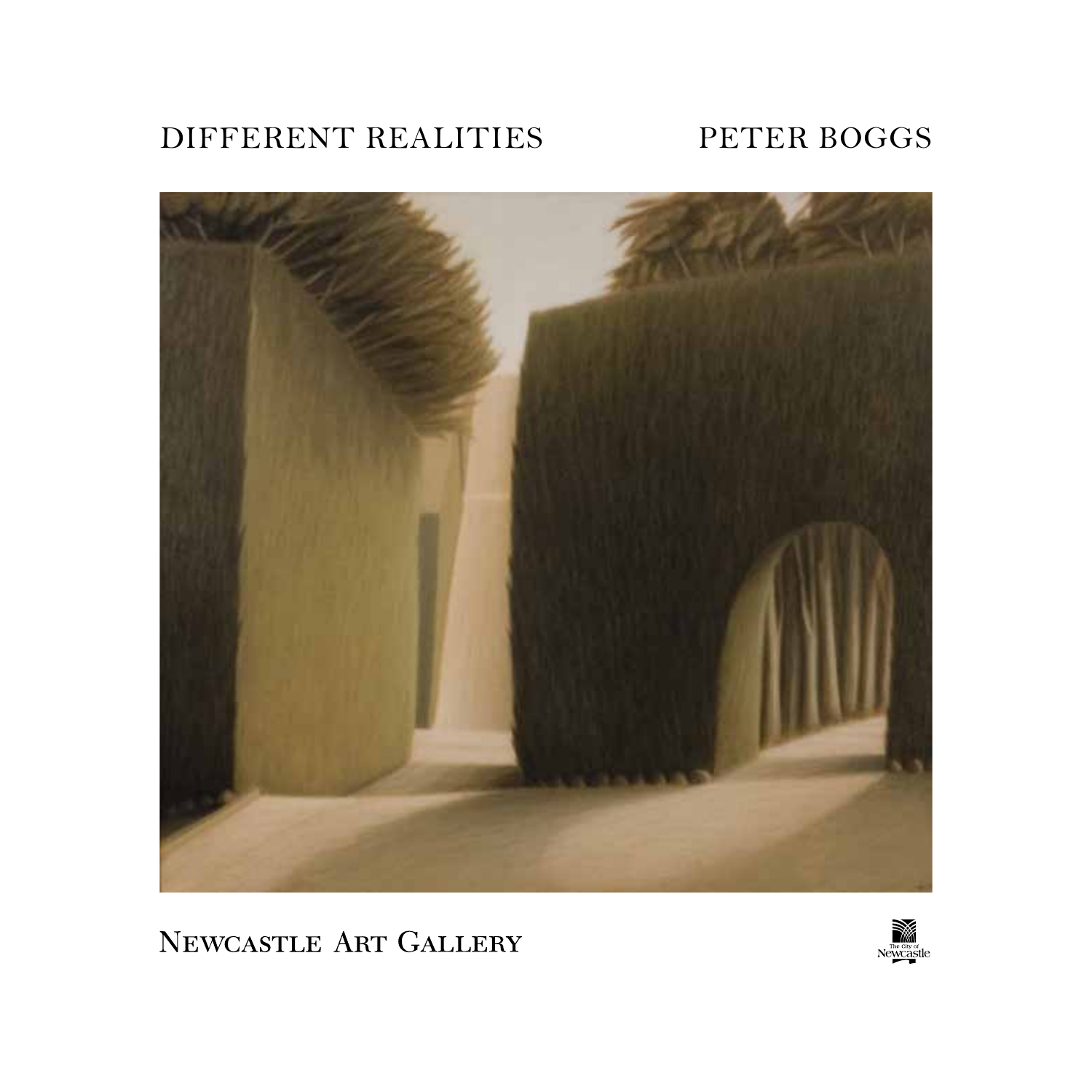

FRONT COVER IMAGE: *Dawn on the avenue, Boboli* 2006 oil on canvas 104.5 x 115.0cm Newcastle Art Gallery collection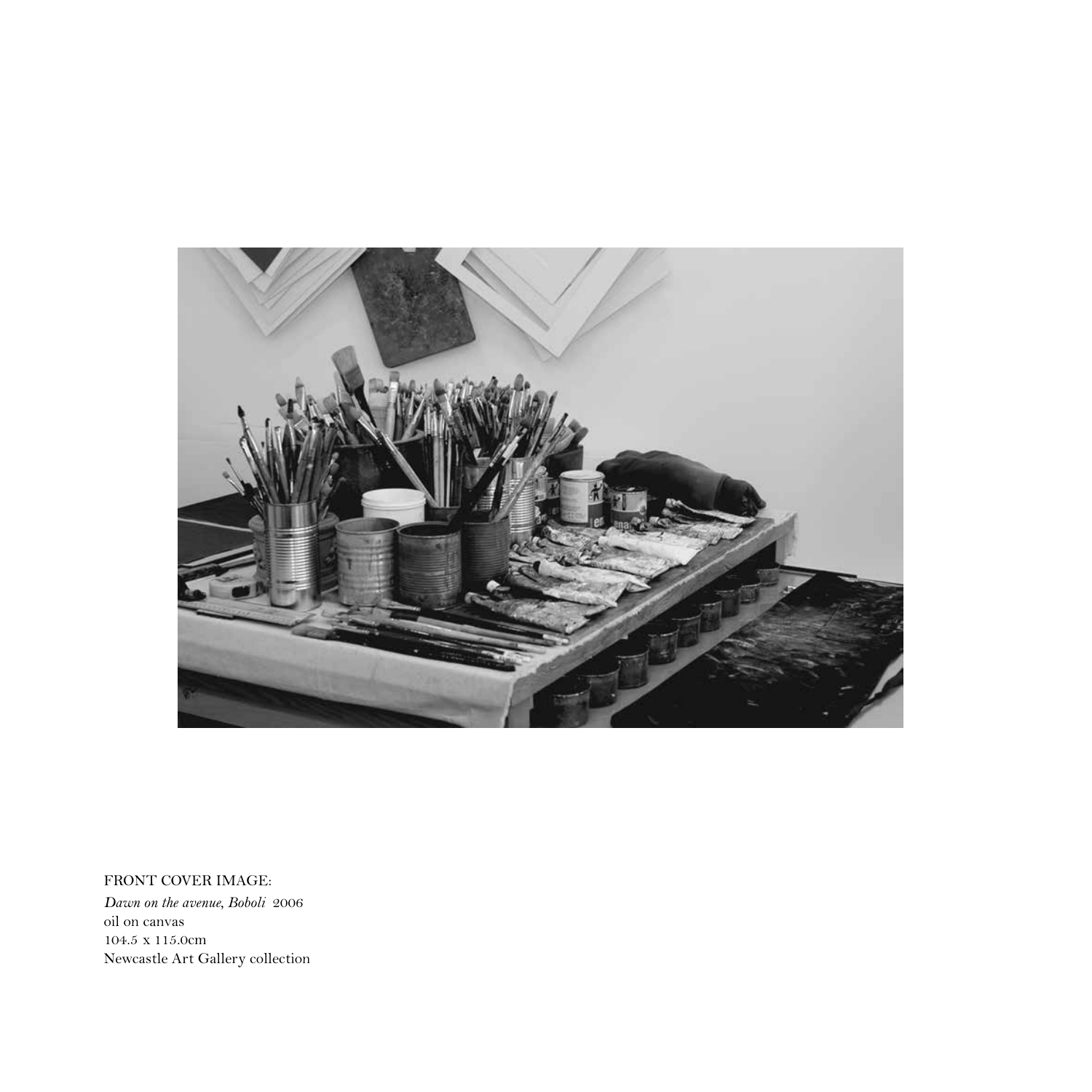# *THE MINDSCAPES OF PETER BOGGS*

# A CONVERSATION WITH SALLY CUNNINGHAM

ASSISTANT CURATOR COLLECTIONS & EXHIBITIONS NEWCASTLE ART GALLERY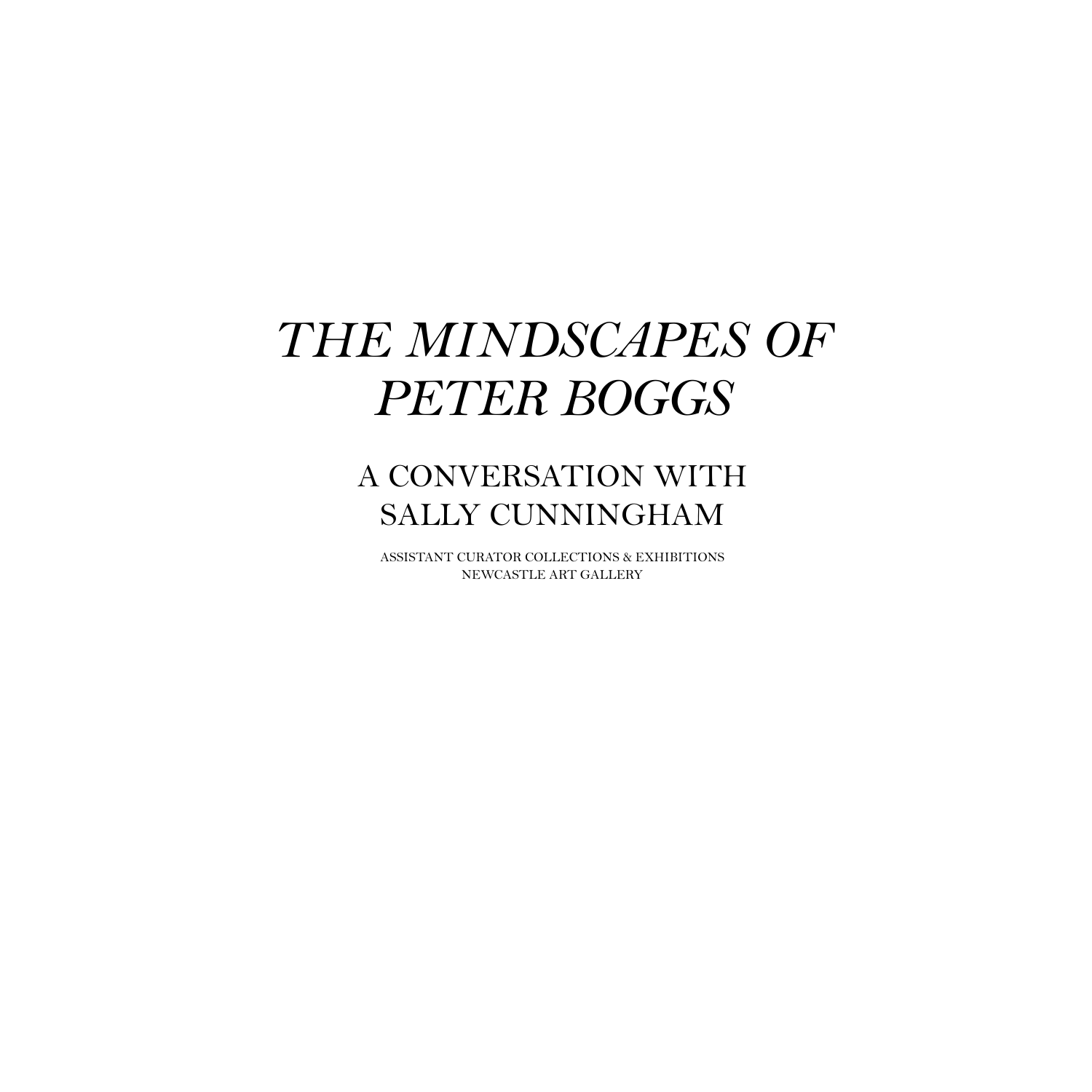Peter Boggs' works of art reveal the things we can't see or touch but which run deep within the subconscious of our mind. The New Zealand-born tonal painter uses remembered settings of manicured Italian gardens, and carefully-composed interiors, in works that reflect the uncanny of the everyday. They are at once strangely familiar yet foreign, as ethereal dreamworlds that traverse both time and memory.

On a late autumn day in May, I sat down with Peter in his studio in the Blue Mountains to have a candid discussion with him about his art practice, the exhibition and the dualities of meaning in his poetic landscapes.

*SALLY CUNNINGHAM: I'd like to start by talking about your exhibition 'Different Realities'. It brings together key works that span fifteen years of your practice, many of which have been brought in from private collections. What's it like to see and exhibit these works together again?*

PETER BOGGS: Well, it's just like seeing acquaintances come together again. When you're working on something it's sometimes difficult to follow the threads of what you're doing. Seeing them again gives you the opportunity to re-join the dots. You begin to see an interconnectedness that you might not have been aware of at the time, but was there, subliminally in your thinking. It's like pieces of a jigsaw.

*Of course this isn't the first time you've exhibited in Newcastle. You've had a long history with this city that dates back to a group exhibition you had at the renowned von Bertouch Galleries (1963-2003).*

Yes that's right. I think that was back in 1981, '82, along with annual Collector's Choice exhibitions that I was involved in for over a decade or so I think.<sup>1</sup>

*Yes, and more recently again you had a solo exhibition in 2000. What did it mean to you to have the support of someone like Anne (von Bertouch)?*

With Anne you felt as though she had taken you into the family. I remember being in her gallery it was a bustling, energetic place, full of interesting works. She had [Jon] Molvigs, early Arthur Boyds, great Lloyd Rees', and they were all there, lining the walls of her gallery and in her home upstairs. As an artist you could sense that she had a great eye and could bring works together into a conversation - and she was also fantastically encouraging and supportive. You know I still lament to this day that there is no-one like Anne von Bertouch around anymore.

*You've also spoken about the ongoing influence of your teacher Colin McCahon; a seminal figure in New Zealand art.*

Yes, Colin is always at the back of my mind.

*Tell me about this…*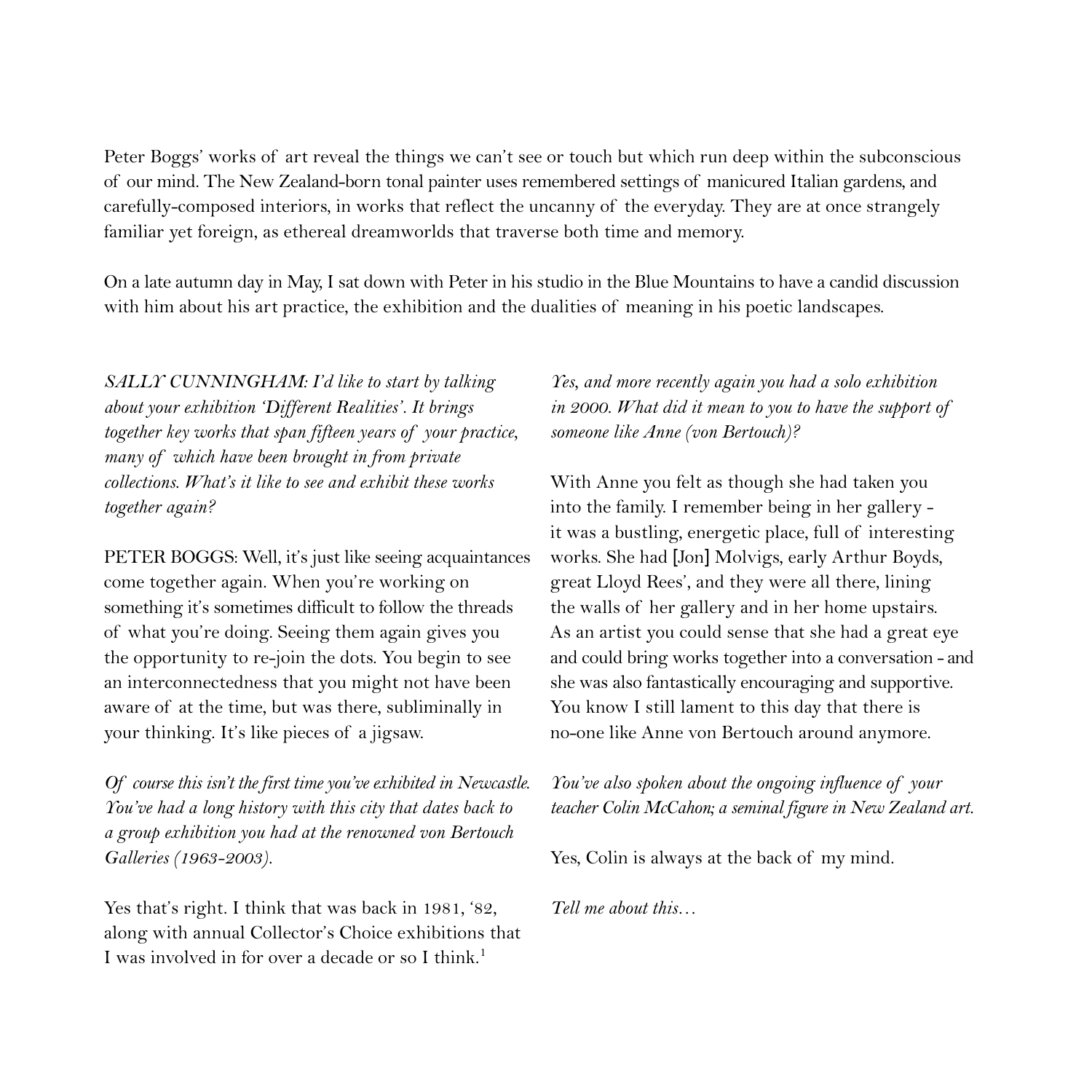

*Boboli i* 2009 oil on canvas on panel 21.0 x 25.0cm Private collection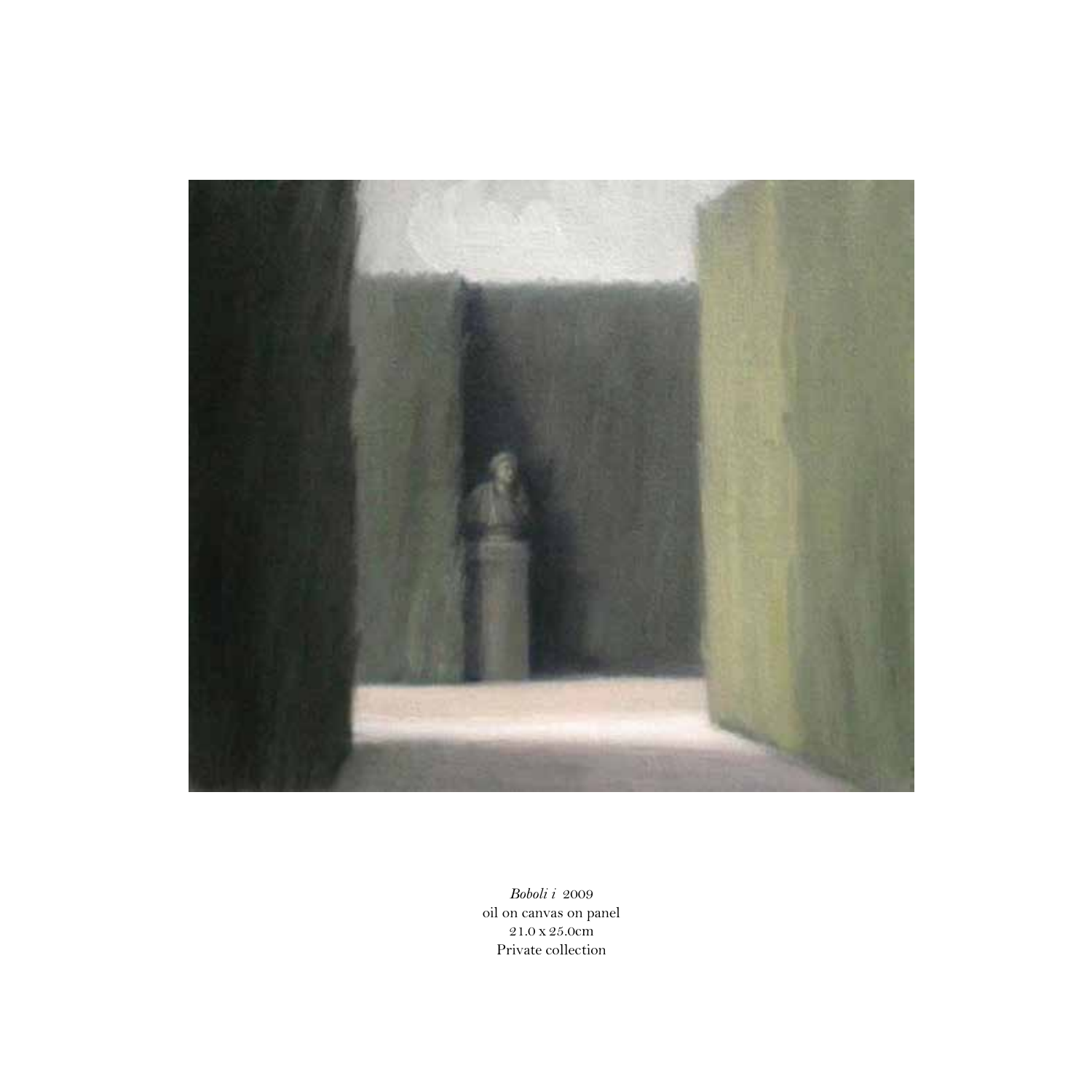

*Which way now? (Boboli Gardens)* 2013 oil on canvas 60.0 x 81.0cm Private collection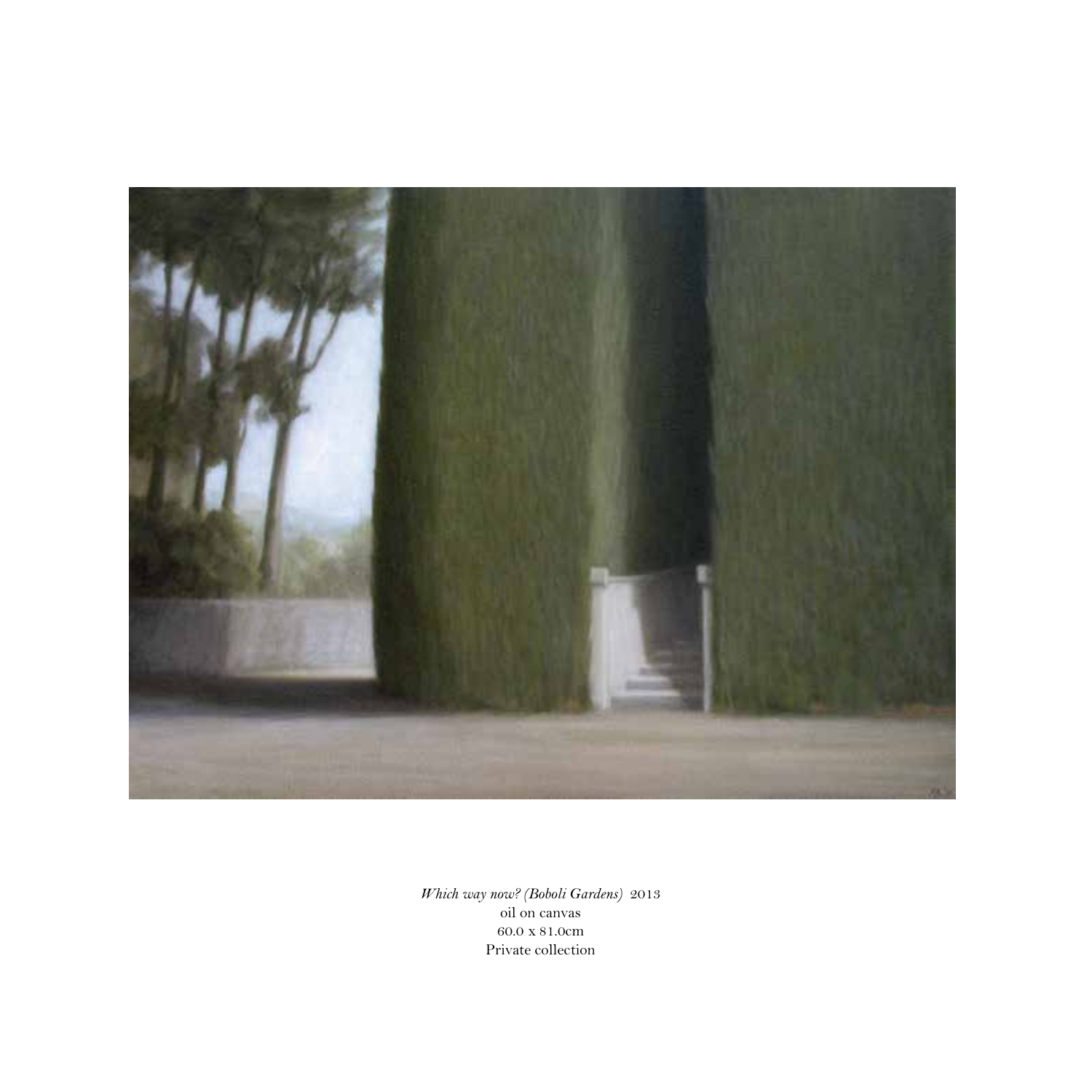Well, he doesn't influence my work in a direct sense, but I do think about him a lot. As a student he simultaneously imbued in me two things; a healthy degree of uncertainty - that questioning and requestioning - as well as a dogged determination to keep going no matter how uncertain the path. One of the key things McCahon impressed upon us as students was to form a language of your own. And integral to that process was the 'unlearning' of what you had learnt and then to reassemble it into your own language; a constant re-examining if you like.

*You could describe the works in this exhibition as reflective of 'your language' as an artist. Starting from the earliest work on display, 'Boboli Gardens' 2000, they mark a significant shift in your practice whereby you started to develop a style that is recognisable in your works to date. Do you remember what led the shift?*

Well it was hard to get away from my early work, but by the mid 80's I had begun to run out of puff with it. I was still living in New Zealand, much younger of course, and trying to find an approach that felt right for me. The influence of McCahon on that generation of us as young artists was still very palpable, and hard to escape. I was primarily interested in the New Zealand landscape, and as I struggled along, my approach to the subject shifted in and out of abstraction and representation.

By the early to mid 90's I had travelled to Europe and it was there that I was exposed to artists I had never been exposed to in my training. Among others, the work of [Giorgio] d'Chirico, [Jean Baptiste-Camille] Corot and Giorgio Morandi. I connected immediately.

These were painters whose work was based upon the 'real and visible' world coupled with invention and personal vision inviting you to inhabit their worlds; this struck a real chord with me. The idea of the commonplace and the ordinary as subject matter felt like the avenue to explore. So for me it then became a question of motif…

#### *And where did you find your motif ?*

You could say in the Boboli Gardens [Florence, Italy]. The first time I came across the Boboli, I thought 'this is it'. It gave me all the things in terms of a motif that I felt I needed - formality and structure in the landscape, recurring themes around every corner, geometry, atmosphere. The way light worked against the darker elements with reference to the scale of the garden was particularly intriguing, and the potential to be able to draw metaphor from mixing each of the elements together.

Overall though, my real objective has been to explore the universal - and the garden provided me with the vehicle for that. If I were to draw comparisons, similarly to McCahon who found fertile ground in using the New Zealand landscape as a backdrop for his symbolism, perhaps in my own way, humble a subject as it is, I've set out to explore the mystery of the garden in the same way. Who knows?

*Another motif that reoccurs in your work is the presence of the portal, be it an open door, a window, a passage of light, or pathway cut into a hedge. What does the idea of the portal symbolise to you?*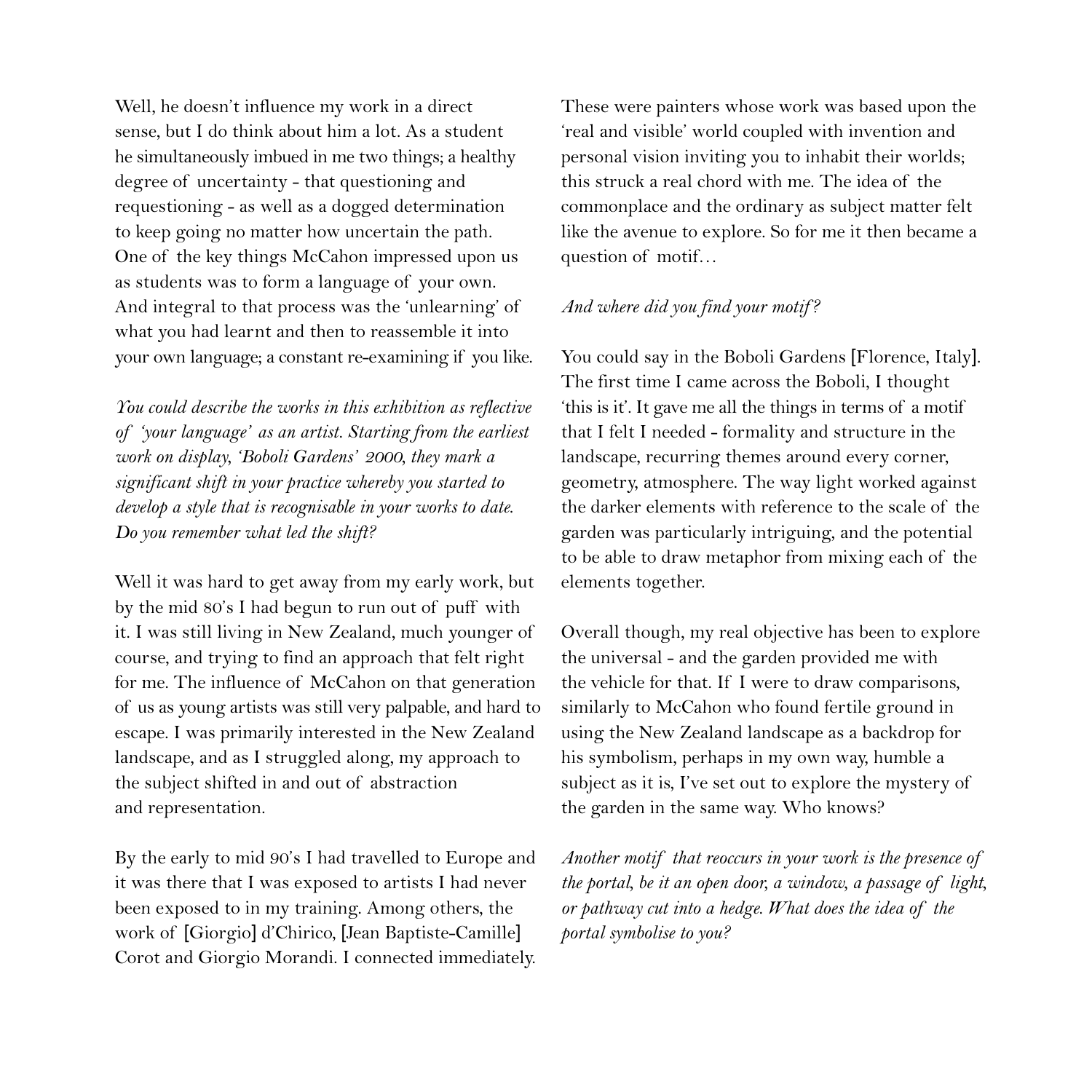

*Silent witness* 2014 oil on canvas 34.7 x 48.8cm Artist collection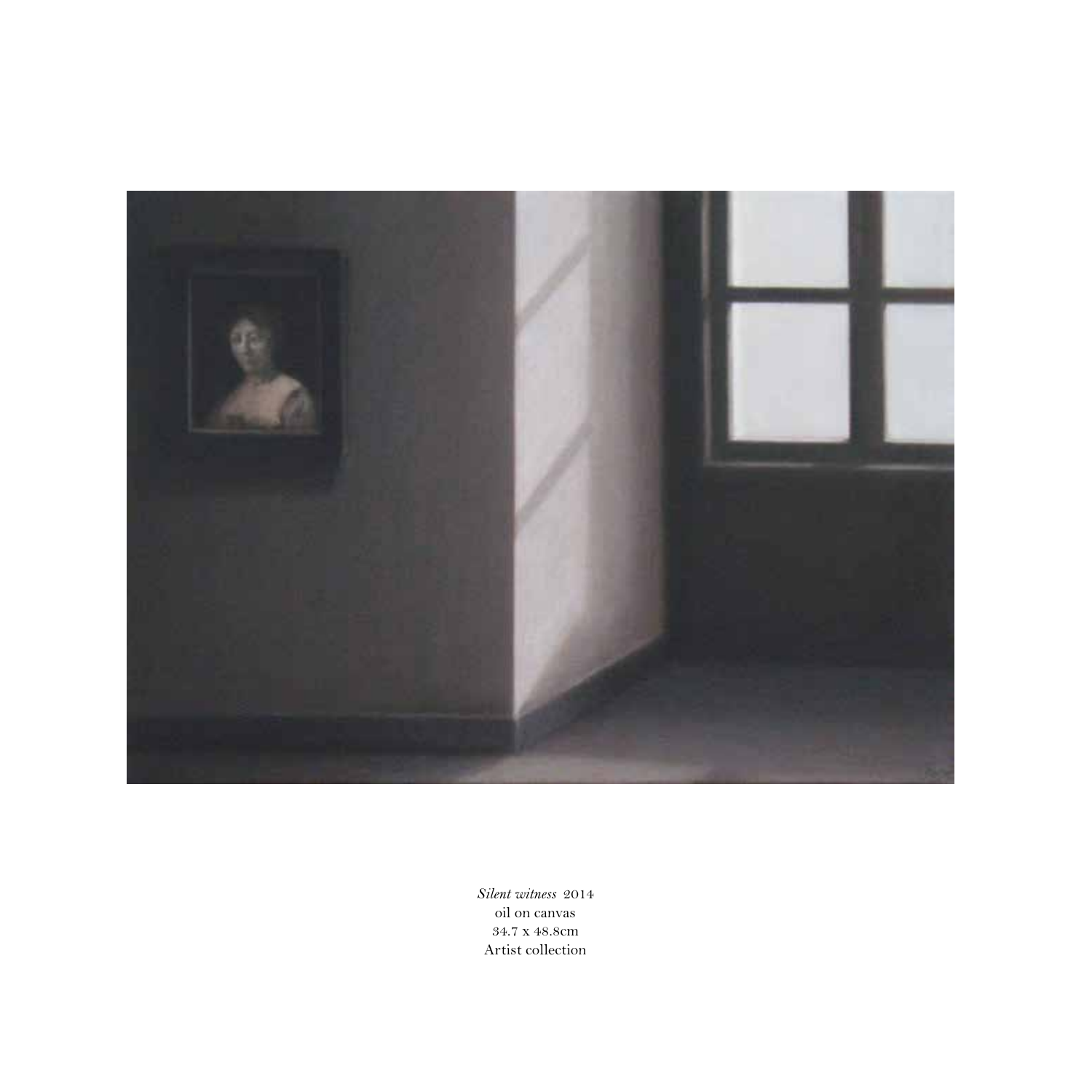

*Salon view (Carnavalet)* 2015 oil on canvas 34.7 x 48.8cm Artist collection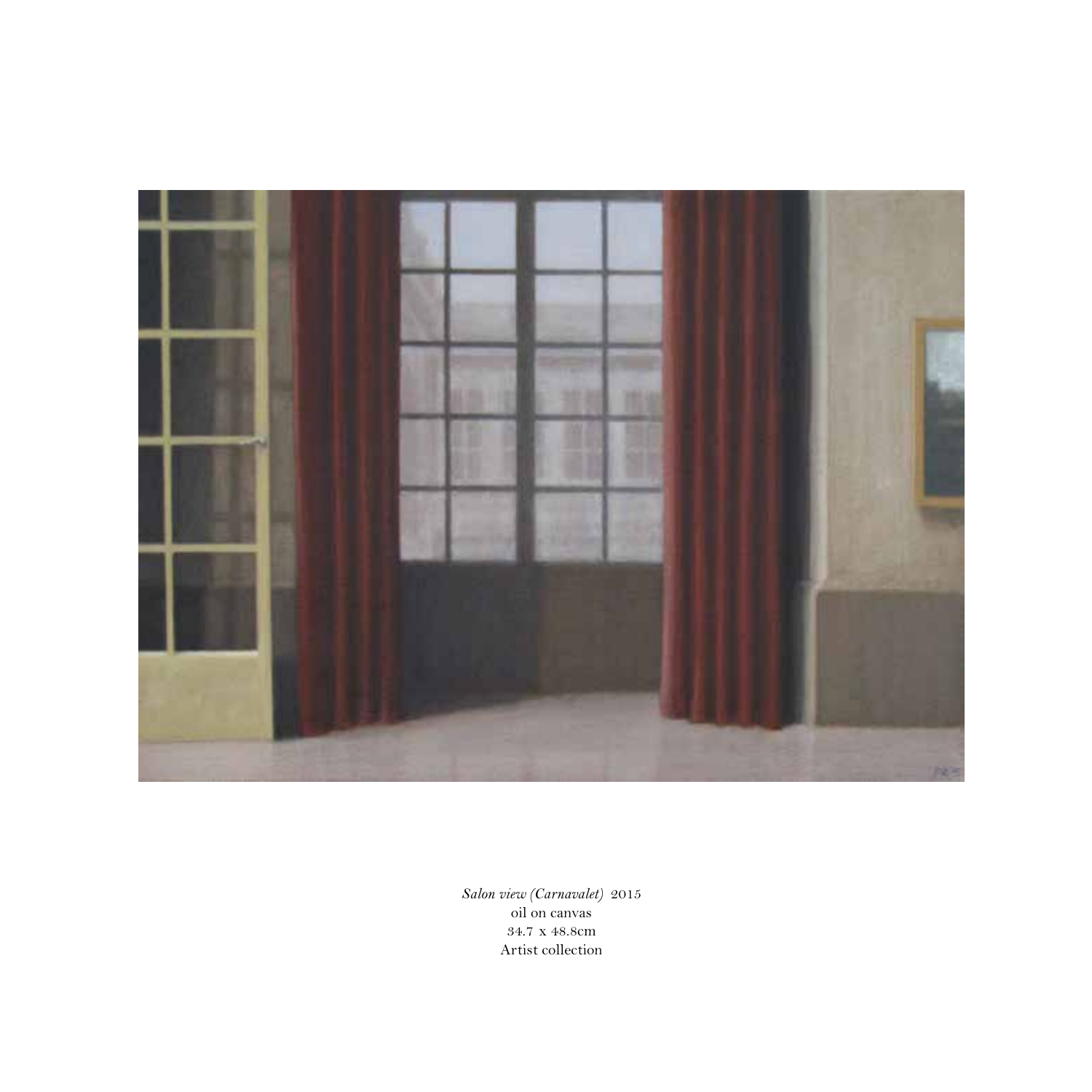I don't know... I don't want to focus on why I paint things because that's too dangerous a territory. The only thing that I can say is that often there is a pathway or entry point to my paintings - and an exit. It's a subliminal device I draw on to place the viewer into the picture, rather than being left as just an observer. The edge of the canvas, or tension between what sits in and outside of the picture plane, in the imagination if you like, is important as well - what you cannot see. For me it's the provision of just a few clues that is the main aim - some within the picture, others suggested outside.

*The most recent works in this Newcastle exhibition have again taken a new turn to the interiors of museums and other empty spaces. What interests you about these spaces?*

Over the years from time to time interiors have appeared in my work, but a couple of years ago, I became particularly intrigued by an empty room I had seen in a villa in Italy. The room had a shaft of light falling into and across the floor and wall, from a partially observed window. It was a natural piece of abstraction and I immediately did a small drawing. It got me thinking about interiors and views within those spaces, as well as the views from within those spaces looking out towards the landscape.

It was a reversal if you like - being inside looking out to glimpses of the landscape, rather than standing in the landscape itself. The windows provided a frame for the view. In this show a pivotal work includes *By the light of the sky* which has begun this new journey of these more recent interior works. The very latest works like *Silent witness*, *Salon view*,

happen to be drawn from museum interiors, but are simply spaces with remembered and invented components - again in pursuit of the universal.

*Your approach in these works, similar to all your paintings, is the same, whereby you tirelessly return to repaint the same subject again and again. What lures you back to a particular subject?* 

It's to do with whether or not I feel I have extracted enough from the first work, or whether I sense incompleteness that I haven't told the full story. Often the revisiting of subjects is an attempt to reveal yet more information - an ongoing process of observation; interconnectivity, where each canvas speaks to another, each revealing something further than the other. My process involves working with my memory of the scene. I ask myself questions like; 'Is the light different and how can I explore that? Is there more material in there that I can pull out? Is the geometry right? Do I need to add an element, a park bench, or even just a part of a park bench? What do I recall in the recesses of my memory about that scene?' Ultimately though, with any subject it is not about simple depiction; it's about revelation of an idea or a thought through symbolism. It's about paring back the material to its essence where the reference to the real becomes immaterial; that's the purpose I feel.

*The involvement of memory in your process is particularly interesting. It also allows you to move outside of traditional notions of landscape painting; the practice of studying a subject in a drawing and then reproducing it into a painting. Take for example your works related to the 'Underpass' series, the drawing came a couple of years after the painting.*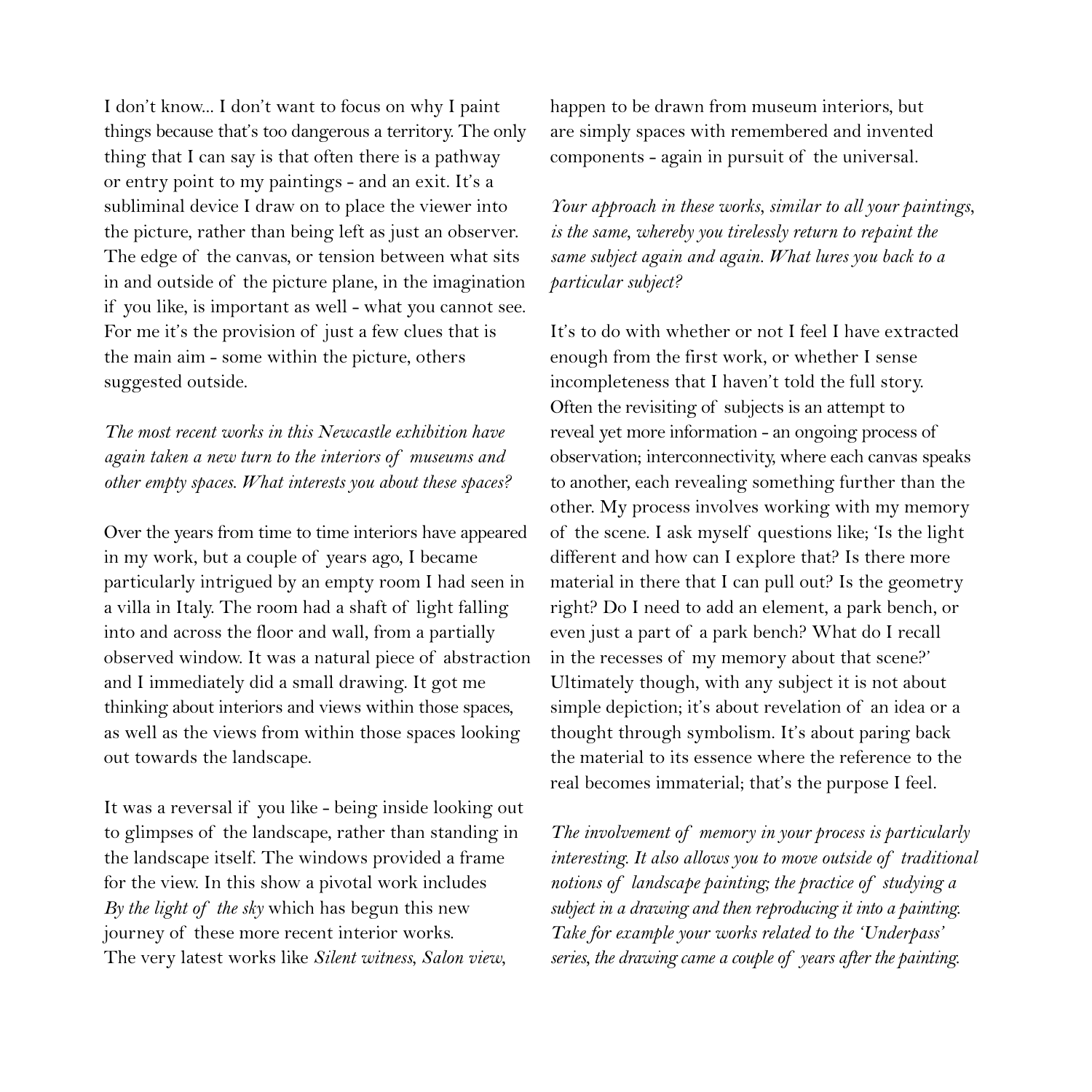

*Cloister* 2014 oil and graphite on board 43.0 x 62.0cm Stephen Spinak collection



*The way beyond* 2014 oil on canvas 76.0 x 102.0cm Artist collection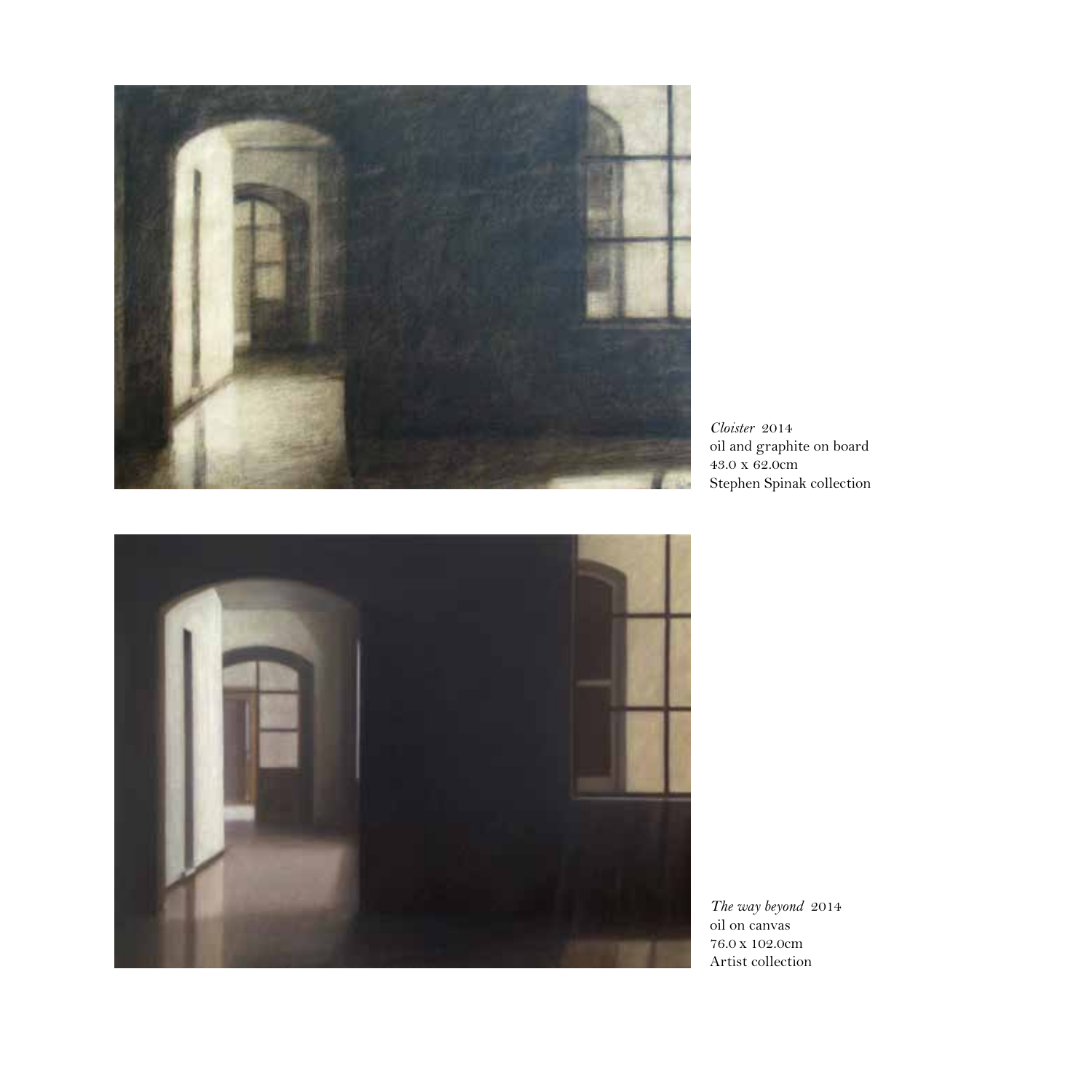

*The road leads from here to where?* 2014 oil on board 51.0 x 71.0cm Artist collection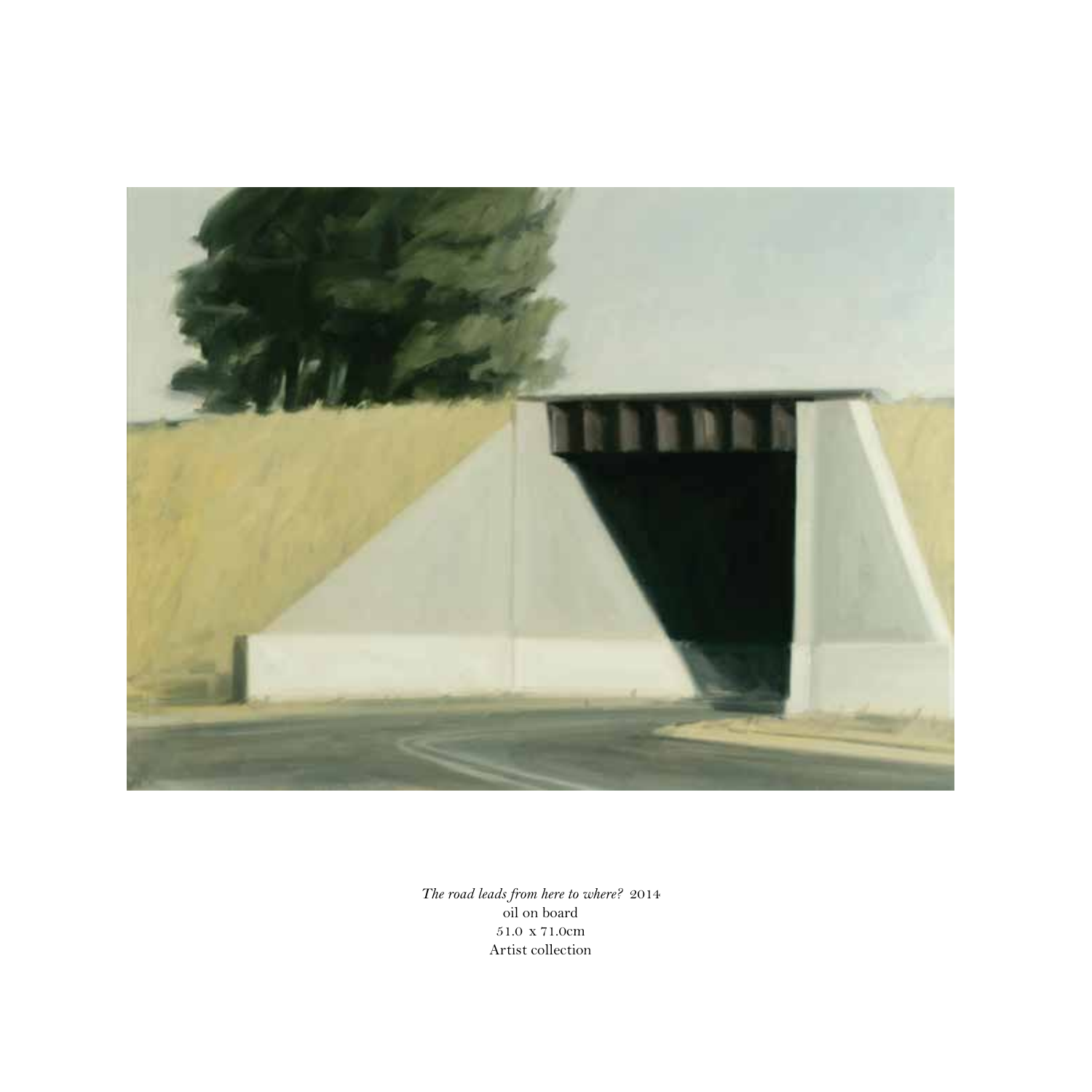#### *How do you see drawing as part of your practice?*

I guess I see drawing as just another medium and not just as a precursor. You know, I'll approach a work on paper in precisely the same way I'd approach it on canvas or on board. I don't view it as inferior, or a lesser platform on which to paint. It's of equal significance to me and it will often just depend on my mood and what I have available. With the works of the *Underpass* for example, the drawing came about in the middle of the sequence simply because I thought "well I'll do a drawing of that". I felt legitimately like it could go with the painting that came earlier, it's just a different take on it.

#### *What about your restrained colour palette? It favours such close tonal relationships.*

My palette's intuitive. I don't really think about it too much. I studied photography early on at art school and I guess you could say I draw influence from people like Ansel Adams, [Henri] Cartier Bresson, Edward Weston; great tonal photographers. My paintings are inherently constructed monochromatically. I build up colour through layering it onto the work, supported by glazes. Colour is more a veil than anything else.

### *Is photography what's drawn you back to the more nocturnal tonality that you've begun to work with lately?*

Maybe subliminally. I feel as though I'm at my best when I have fewer colours to deal with; where the relationship between the darker tones is close and is contrasted against strong patches of light. I can articulate the shapes in a way to best reflect what I'm pursuing with fewer colours and it enables me to

explore the 'push and pull' within the picture. As I've mentioned already, my pictures are not meant to be mimetic or descriptive, and so exactitude is of little interest to me - this extends to colour as well.

#### *You mentioned colour being like an atmospheric veil on your works*.

Yes, in earlier pictures the colour adds a diffused quality to the image. I wanted to achieve a kind of uncertainty in the reading of the image - to achieve an almost veil-like quality. I think this came about as a way to not display the exactitude of the image or subject, and to render it more dreamlike, as though it was half in and half out of the viewer's consciousness. In the last few years, I have dispensed with that approach, favouring something that gives more immediate clarity to the reading of the image, especially in regards to space and my handling of it.

*The dreamlike quality of your work, and the reference to manmade, manicured or urban settings, also seem to play on expectations of a human presence. Tell me about the absence of the figure.*

Well, I could answer that a couple of ways, but the obvious answer is that the viewer is the human component in the picture. Very rarely do you find a picture by me that doesn't consider the position in which the viewer is placed, in relation to the structural elements of the painting. When I'm developing a painting, that human element is me. There is a play on the idea of the mirror within my work - looking out and into a view, or being within the space a figure would occupy when viewing the subject along with the idea on one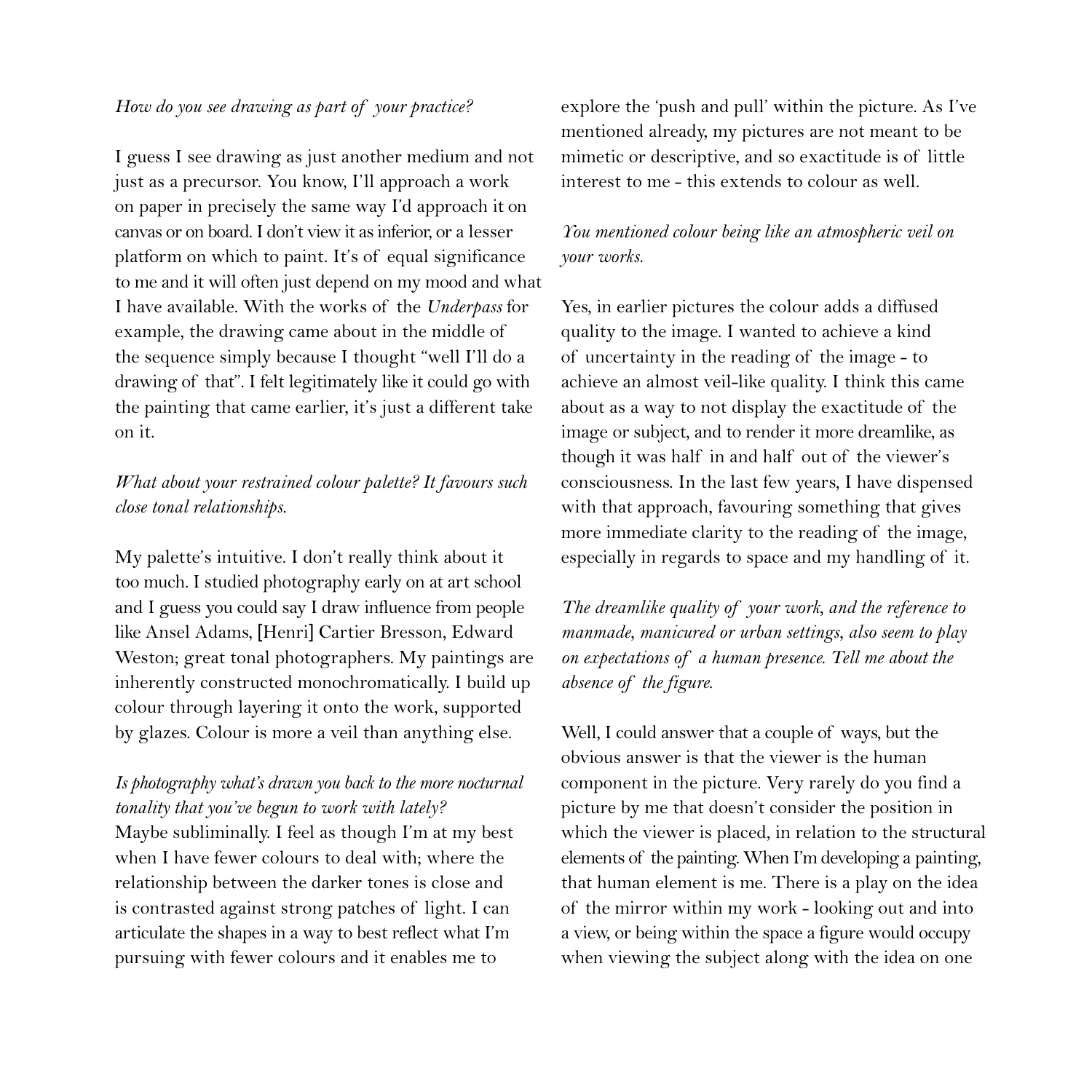that reverses back to the observer. I think underlying my work there is a benign humanity, maybe this is because of the manmade or influenced subjects in my work.

*People have referred to your works as 'quiet meditations' or 'meditations on the metaphysics of place' that allude to things lying beyond the surface. Do those kinds of descriptions resonate with you?*

I suppose so. People use words like quiet and still, poetic, meditative, contemplative. There is an idea of reverence and homage that I aim for as well. What I'm really trying to do is to give elevation to what are really quite humble ordinary things. There is nothing terribly significant about a corner of the Boboli, or a pathway in a garden per se, but add to it the relationship between objects or the suggestion of a pathway to 'somewhere', be that in the viewer's mind or imagination, and it becomes an opportunity to partake in a journey. All I'm really trying to do with all my pictures is to provide a kind of stage set for the viewer to participate in and to engage with.

My work is about recollections, remembered settings, secrecy in a way- surface realism concealing a kind of off-stage drama.

*Reflecting on the fifteen years of work in this exhibition, how do you think these ideas in your work have evolved?* 

In the more recent pictures of the last five years or so, there are probably even fewer clues. There is less information. They seem to be getting a bit more oblique, esoteric. The uncanny aspects of them are becoming more apparent I feel. There is less in the way of any clear answers in them, which I like. It's something I want to strive towards but I never want to understand how it works or is arrived at; just intuitive. I'll leave it to others to interpret it.

*As it's such a rare opportunity to see these works on loan from private collections, will it be hard to say goodbye to them again?*

Yes, but I still 'see them' and remember them.

<sup>1</sup>The 'Collector's Choice' exhibitions at the von Bertouch Galleries began in 1963 and involved offering the exhibited works of renowned artists at very affordable prices.

*Different Realities* explores the last fifteen years of Boggs' practice through thematic and visually interconnected works of art. Drawn from both real and remembered settings, they transcend the lens of historical, social and political contexts and instead invite the viewer to enter ethereal worlds that allow the mind to wander.

Newcastle Art Gallery would like to acknowledge the generosity of the lenders associated with this exhibition as well as the assistance of Maunsell Wickes Gallery, Sydney. *Different Realities: Peter Boggs* will be on display from 13 June to 30 August 2015.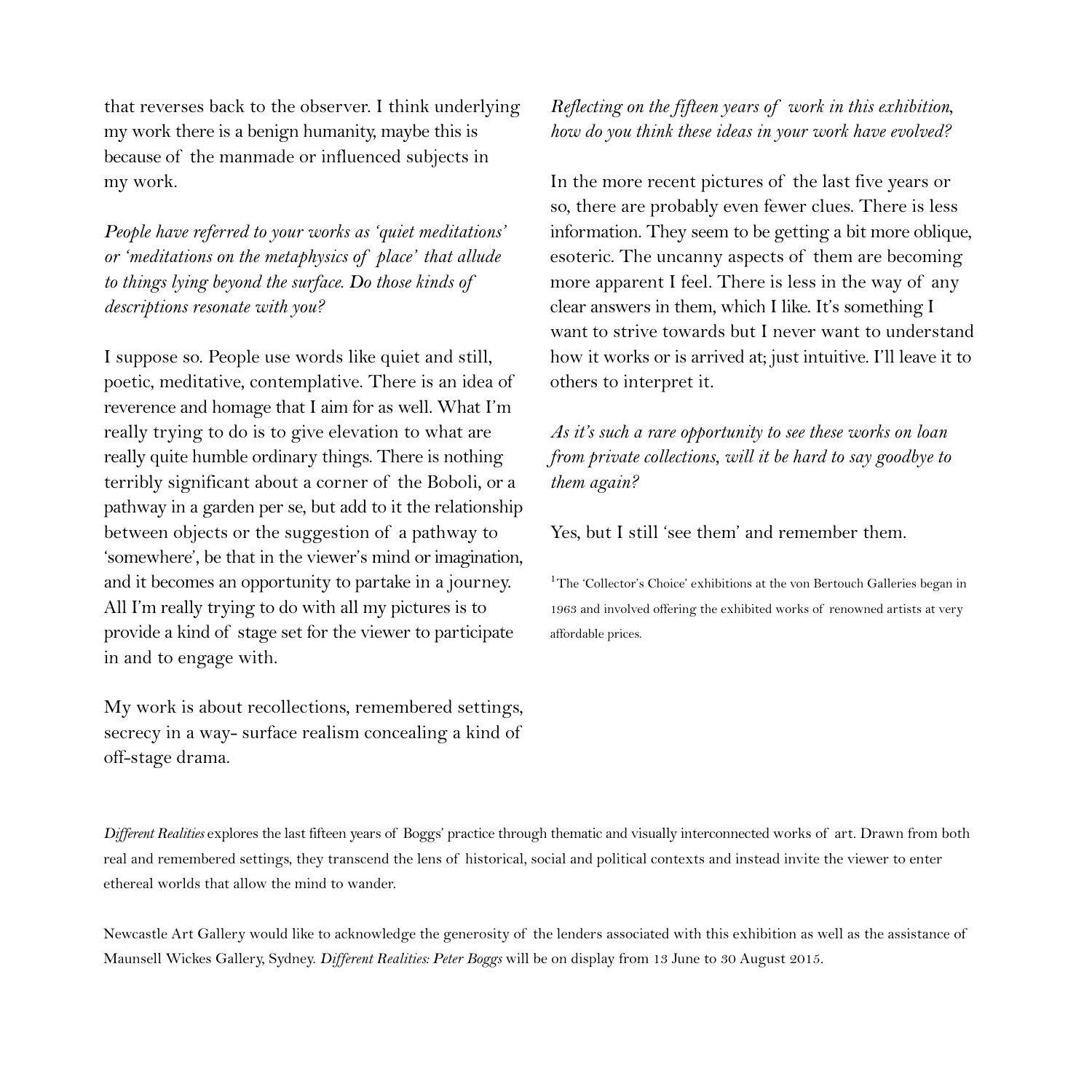

*In the garden of dreams iii* 2009 oil on canvas  $50.0$  x  $56.0$  cm Artist collection